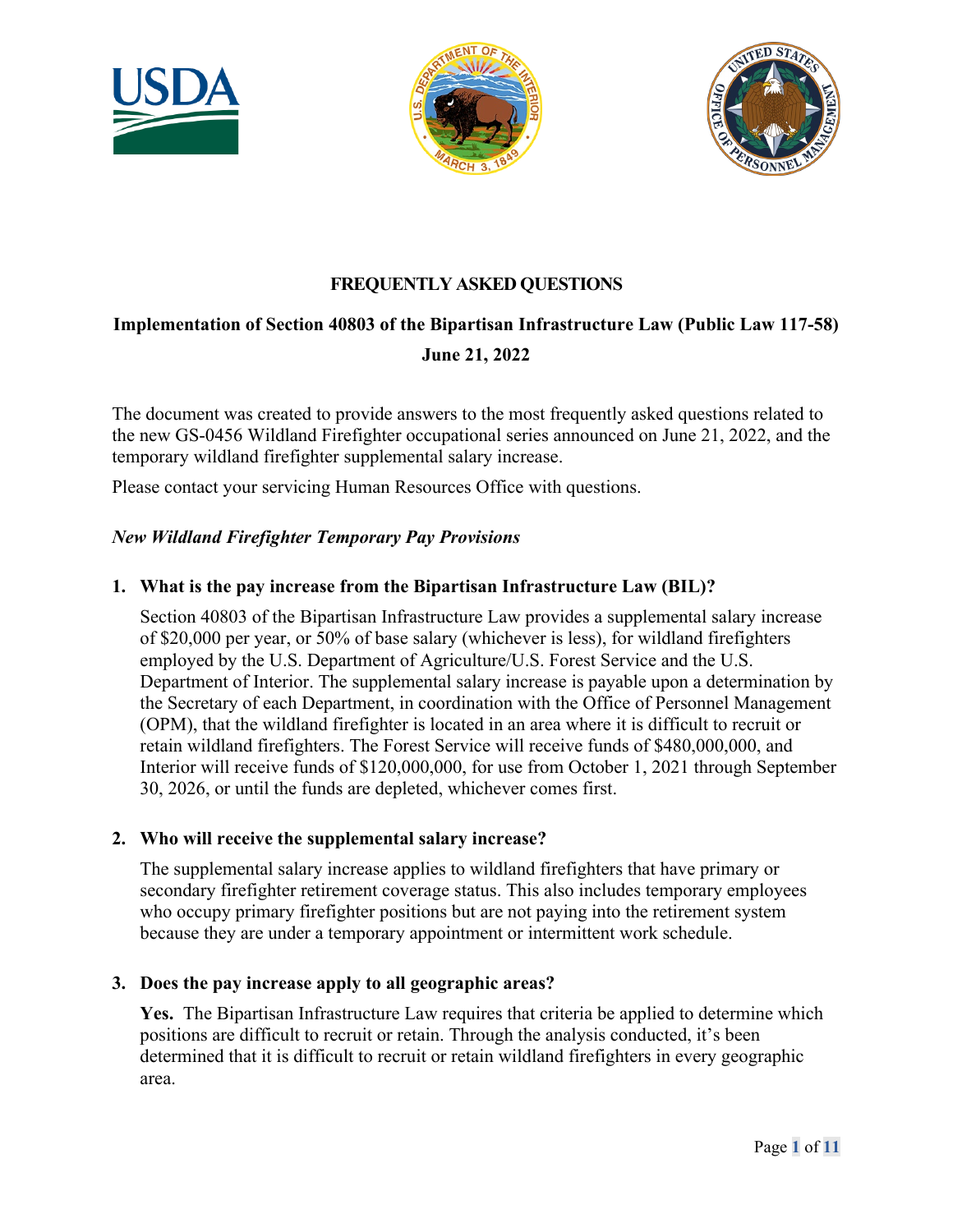





# **4. When will I receive payment of the supplemental salary increase?**

# **FOREST SERVICE**

- a) **Retroactive Payments**. Forest Service employees will receive several retroactive payments. The first retroactive payment will occur within the next three pay periods and will cover your base hours from October 1, 2021, through May 21, 2022. A second retroactive payment will occur by the end of July and will cover May 22, 2022, through July 2, 2022. If you are a nonexempt employee and if you worked any overtime hours during that timeframe, you will also receive a retroactive Fair Labor Standards Act (FLSA) overtime payment. The additional FLSA payment will be issued within the next 4 months.
- to meet the eligibility requirements, up until September 30, 2026, or until the funds are b) **Each Pay Period**. Beginning on July 3, 2022 (pay period 14), Forest Service employees will receive the supplemental salary increase (also referred to as a "supplement") each pay period. You will receive the additional pay each pay period as long as you continue depleted, whichever comes first.

# **INTERIOR**

- will be included in your July 12, 2022, paycheck. a) **Retroactive Payment**. You may receive two types of retroactive payments. The first retroactive payment will cover your base hours from October 1, 2021, through July 2, 2022. If you are a nonexempt employee and if you worked any overtime hours during that timeframe, you would also receive retroactive Fair Labor Standards Act (FLSA) overtime payments. Both the retroactive base hours and any additional FLSA payments
- will be included in your July 12, 2022, paycheck.<br>b) **Each Pay Period**. Beginning on July 3, 2022 (pay period 15), you will receive the example, if the increase is based on the \$20,000 amount, and if you are a full-time supplemental salary increase (also referred to as a "supplement") each pay period. For employee with an 80-hour biweekly basic tour of duty, you would receive an additional \$766.40 each pay period. You will receive the additional pay each pay period as long as you continue to meet the eligibility requirements, up until September 30, 2026, or until the funds are depleted, whichever comes first.

# **5. How much will I receive?**

 amount or 50% of your annual base salary, whichever is less. Generally speaking: Your salary supplement will be based on an annual salary amount - either a \$20,000 annual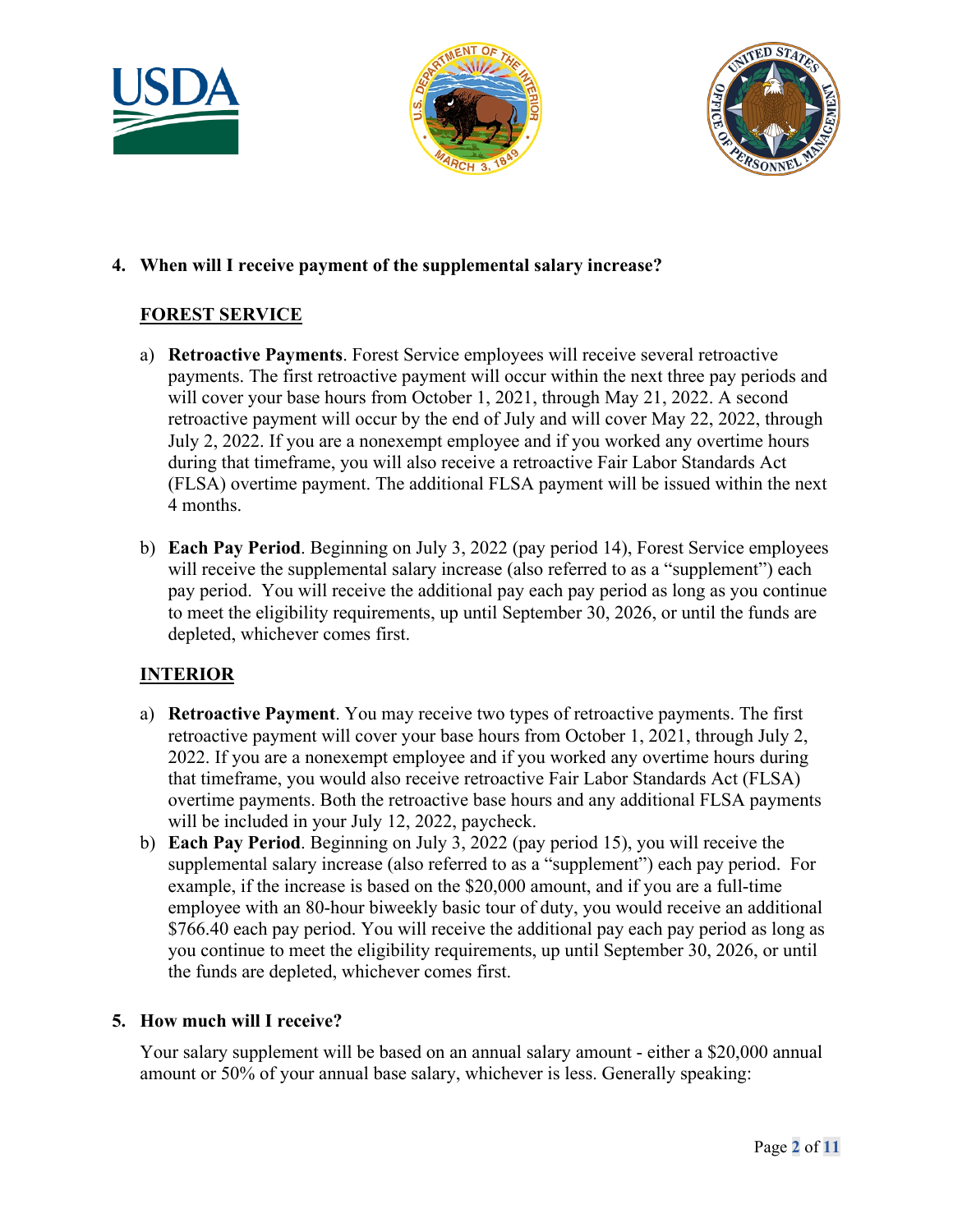





- If your annual salary is more than \$40,000, your salary supplement will be based on the \$20,000 amount.
- 50% of your annual base salary. • If your annual salary is less than \$40,000, your salary supplement will be based on

 To determine your annual salary (including locality payment), refer to OPM's General Schedule (GS) **Locality Pay Tables**. For firefighters at grades GS-2 through GS-4 receiving the special rate on that [special rate schedule.](https://apps.opm.gov/SpecialRates/2022/Table001M01302022.aspx) a special rate under Table 001M that is higher than your locality rate, your annual salary is

**Hourly Supplement.** The supplemental salary increase is paid as an hourly supplement and the payment you will receive for a biweekly pay period is based on the number of nonovertime hours in that pay period during which you were in a pay status (i.e., working or taking paid leave or other paid time off).

• For example, a GS-6 step 1 employee earning \$40,262 under the Rest of U.S. locality pay table would receive a supplement based on the \$20,000 annual amount, which equals \$9.58 per hour, for each non-overtime hour in a pay status:

*\$20,000 / 2,087 annual hours = \$9.58 hourly supplement* 

If the employee is a full-time employee with 80 non-overtime hours in a biweekly pay period and the employee is in a pay status during all of those hours, the employee would receive an additional \$766.40 for that pay period:

*80 hours x \$9.58 =* **\$766.40 supplemental salary increase payment per pay period\*** 

 *\*Your supplement payment may not be paid out in your biweekly paycheck as exactly \$766.40, and you will receive catch-up payments to ensure you receive the full amount. See question #6 for more information.* 

• For example, a GS-4 step 1, earning \$37,120 under the Los Angeles locality pay table would receive 50% of base pay, which translates to \$8.90 per hour, for each nonovertime hour in a pay status:

*\$37,120 / 2,087 = \$17.79 \$17.79 x 50% = \$8.90* 

If the employee is a full-time employee with 80 non-overtime hours in a biweekly pay period and the employee is in a pay status during all of those hours, the employee would receive an additional \$712.00 gross pay for that pay period:

*80 hours x \$8.90 =* **\$712.00 supplemental salary increase payment per pay period**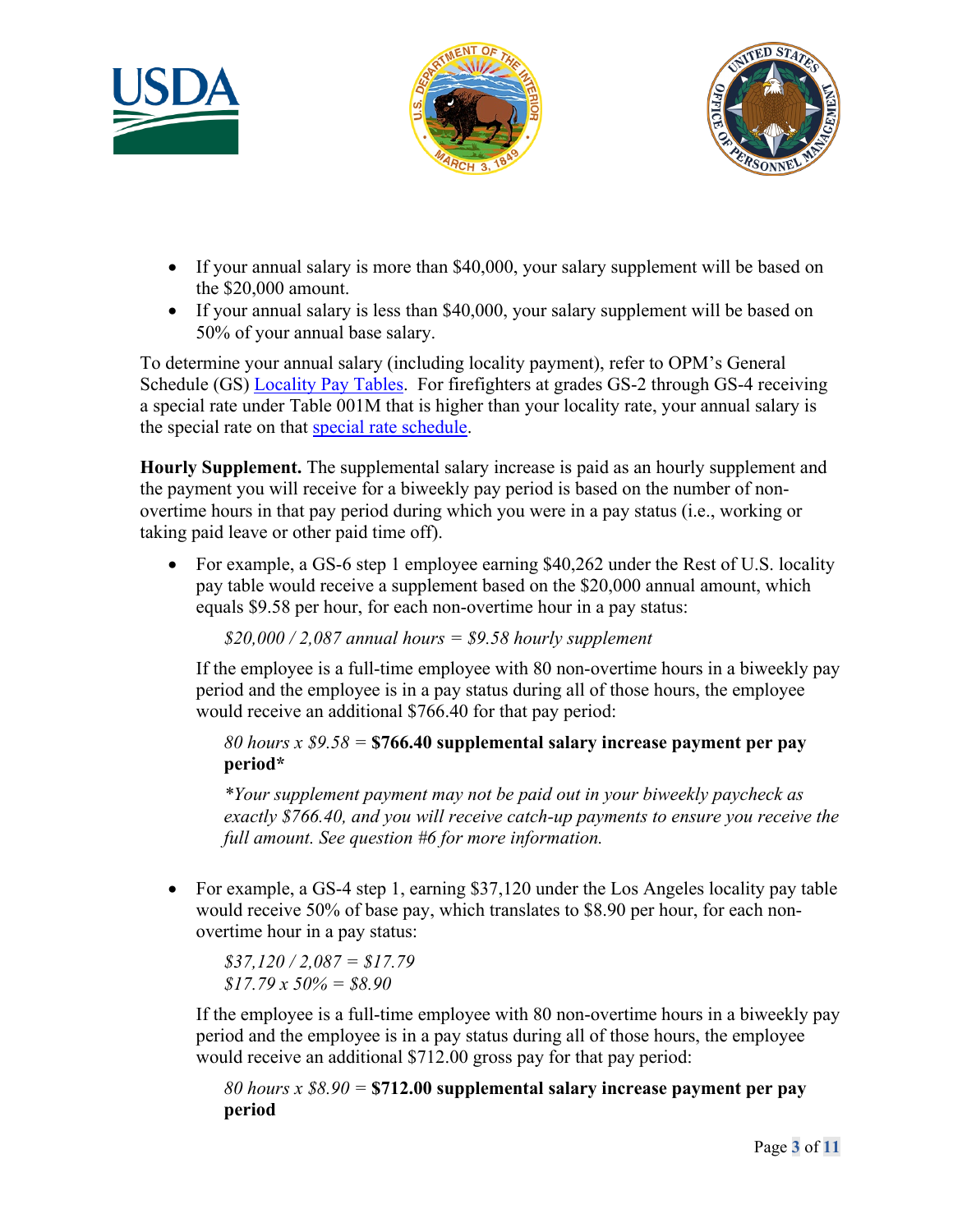





#### **6. How will these payments be processed?**

 money to you as soon as possible we must use existing system applications to process these The wildland firefighter supplemental salary increase is a new type of pay and currently there is not a specific system application to process this supplemental pay. In order to get the payments.

- a) **Retroactive Payment**. The retroactive payments will be processed as a monetary award and will show up as a cash award on your Earnings and Leave Statement.
- b) **Each Pay Period**. The biweekly payments will show up as a retention incentive on your Earnings and Leave Statement. Retention incentives are processed as a percentage of pay and may only be processed as a whole percentage.

 process the retention incentive payment. In these situations, the percentages will be rounded A retention incentive in our current payroll system applications will process as a percentage and not as a flat dollar amount. Based on the current salary you receive, your wildland firefighter supplemental salary increase may not calculate into whole percentages when we down to prevent employees from being overpaid and then periodic catch-up payments will occur by payment of a monetary award.

## **It is important to note that each employee's payments will be monitored, and you will receive the full amount that is due to you**.

• For example, a full-time GS-9 step 1 under the Rest of U.S. locality pay table earns \$54,727 annually and the employee's supplement will be based on the \$20,000 annual amount. The correct biweekly supplement would be \$766.40 (\$9.58 x 80). The calculation for this specific employee comes out as 36.55% of basic pay (\$20,000 / \$54,727). However, since retention incentives can only be processed in whole percentage rates, the biweekly retention incentive will be processed at 36% (not 36.55%). Processing at 36% produces a biweekly supplement of \$755.20:

*36% x \$54,727 = [\\$19,701.72](https://19,701.72) [\\$19,701.72](https://19,701.72) / 2087 hours = \$9.44 \$9.44 x 80 hours = \$755.20* 

The remaining \$11.20 (\$766.40 - \$755.20) will be processed in periodic payments as a monetary award.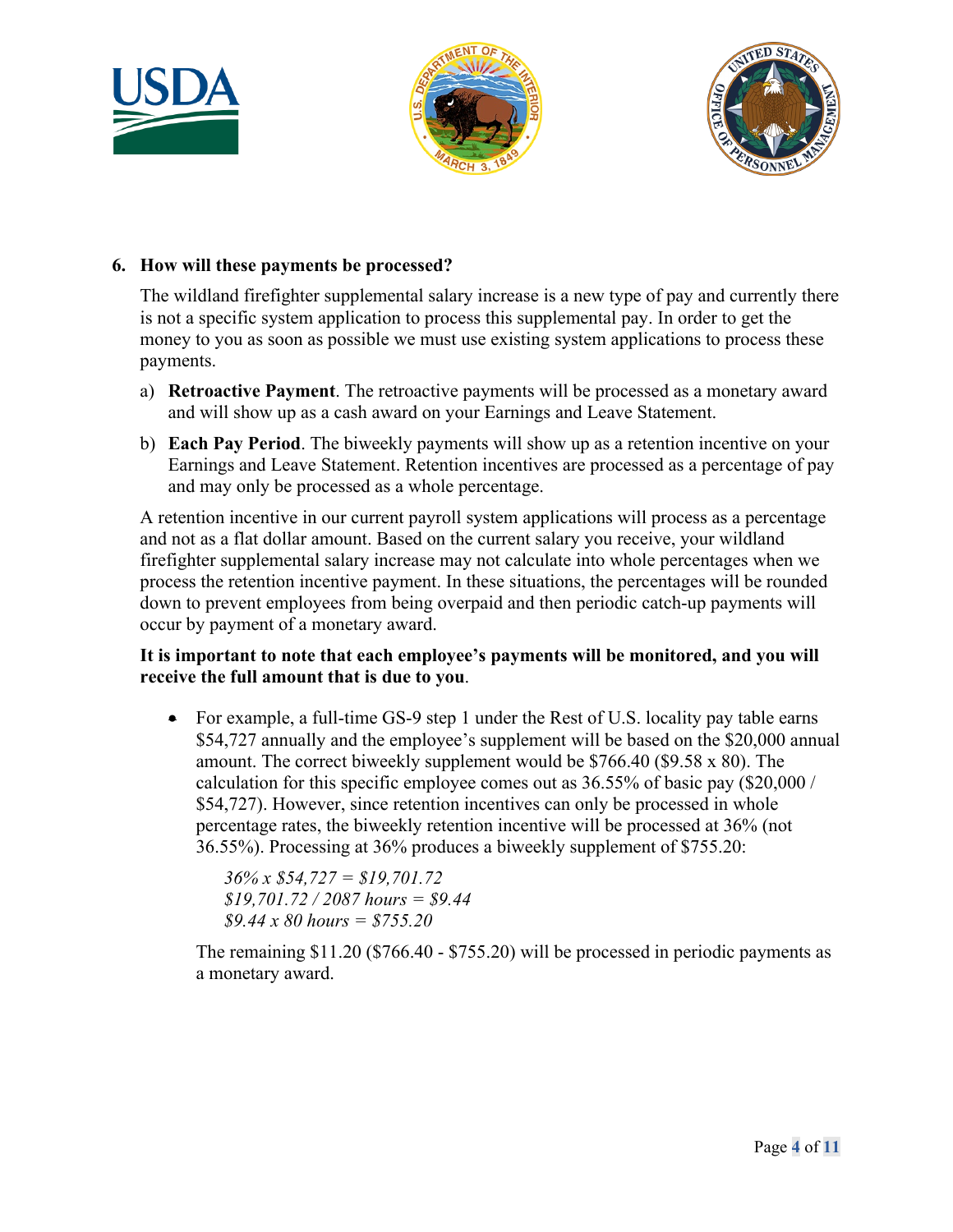





## **7. Why is this being paid as an hourly supplement instead of one payment of \$20,000?**

 The statutory text in section 40803 of the Bipartisan Infrastructure Law states that funds shall terms. The GS law establishes annual rates of basic pay for GS employees, from which hourly rate supplement by using the 2,087-hour divisor set forth in 5 U.S.C. 5504(b). (For be used to "increase the base salary." For GS employees, the term "salary" is used in annual hourly rates are derived (5 U.S.C. 5504). The section 40803 language makes reference to "\$20,000 per year", which indicates the increase in base salary is an increase in an employee's annual rate. Any annual rate supplement can be converted to a corresponding example,  $$20,000 / 2,087$  hours =  $$9.58$  hourly rate supplement.) The hourly rate supplement would be paid on an hourly basis in conjunction with the receipt of basic pay for non-overtime hours of work, including hours of paid leave or other paid time off. The hourly rate supplement would not be paid during periods of leave without pay or other periods of non-pay status.

#### **8. Will the hourly supplement affect my FLSA overtime rate?**

**Yes.** The hourly supplement will be used in computing FLSA overtime pay for nonexempt employees since FLSA law and regulations base the overtime pay computation on an employee's total remuneration.

#### **9. Does the supplemental salary increase count towards my high-3 average for retirement?**

 temporary wildland firefighter increase would be basic pay for retirement or any other pay for retirement and will not count towards the firefighter's high-3 average salary used to compute lifetime retirement annuities. **No**. The retirement laws exclude pay given in addition to the base pay of the position as fixed by law or regulation except as specifically required by law (see 5 U.S.C. 8331(3) and 8401(4)). Section 40803 of the Bipartisan Infrastructure Law did not provide that the purpose. The supplement salary increase will not be included as retirement-creditable basic

# **10. How can I tell if I'm covered under primary or secondary firefighter retirement coverage?**

# **FOREST SERVICE**

 position description will pop up. Look in your position description and it will read if your Log into Dashboard and click "Position Description". Enter your series and grade and your position is covered under primary or secondary firefighter retirement coverage.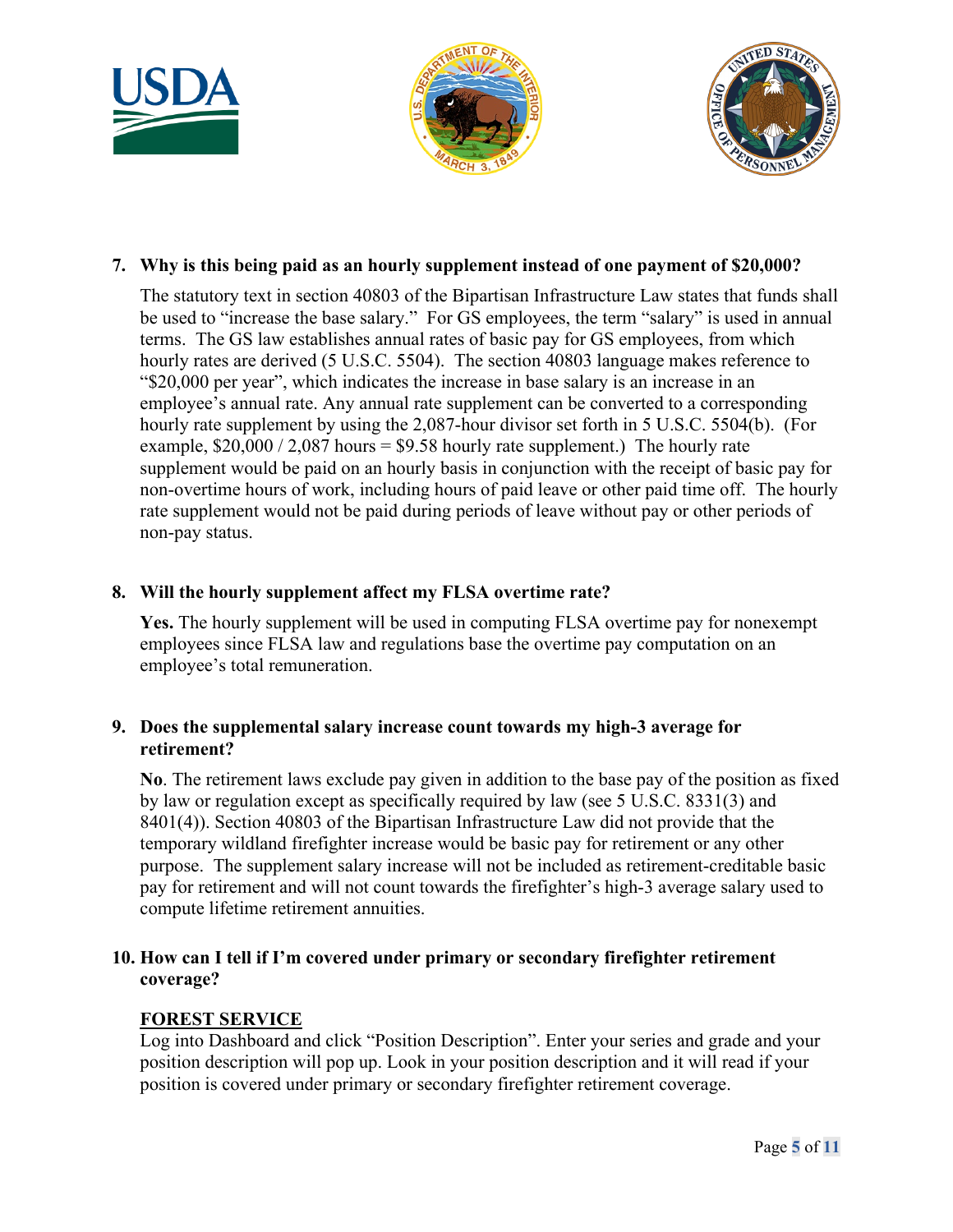





# **INTERIOR**

 primary or secondary firefighter retirement coverage. If you do not have access to your Log into DOI's [electronic Official Personnel Folder \(eOPF\)](https://eopf.opm.gov/DOI) and review your position description (PD). Look in your PD and it will indicate if your position is covered under eOPF, please contact your Servicing HR Office for a copy of your PD.

## **11. If I take paid leave, will I still receive the supplemental salary increase that pay period?**

**Yes.** You will receive the salary supplement when you take periods of paid leave, but you would not receive the salary supplement during periods of unpaid leave or any other periods of non-pay status (LWOP, AWOL, during off season, furlough).

• For example, if a seasonal wildland firefighter came on the rolls on May 8, 2022, the employee would be eligible for the supplemental salary increase beginning on May 8, 2022 and would not be eligible for the supplement during off-season periods.

#### **12. Will the retroactive payment from 2021 cause a corrected W-2 to be generated?**

 issued in 2022. Retroactive payments that pay out in tax year 2022 count as income on your **No**. Corrected W-2s for the 2021 tax year will not be required for retroactive payments 2022 wages and will be reflected in your 2022 W-2.

#### **13. Will the supplemental salary increase count towards the pay caps?**

 of payment that is outside of your regular Title 5 pay and does not count towards the exceeding these limitations will likely be paid at a later date. Existing pay processes do not limitations must be audited and paid out separately. **No**. The additional pay you receive from the supplemental salary increase is a different type biweekly premium pay cap; the annual premium pay cap; or the aggregate pay cap. Pay allow for payments exceeding these limitations, so each individual case exceeding these

#### **14. Is the Administration working on a permanent pay solution?**

 supported firefighting workforce needed to address the growing wildfire threat before the **Yes.** We are committed to finding a long-term solution to develop the more permanent, welltemporary salary supplements provided by BIL are exhausted.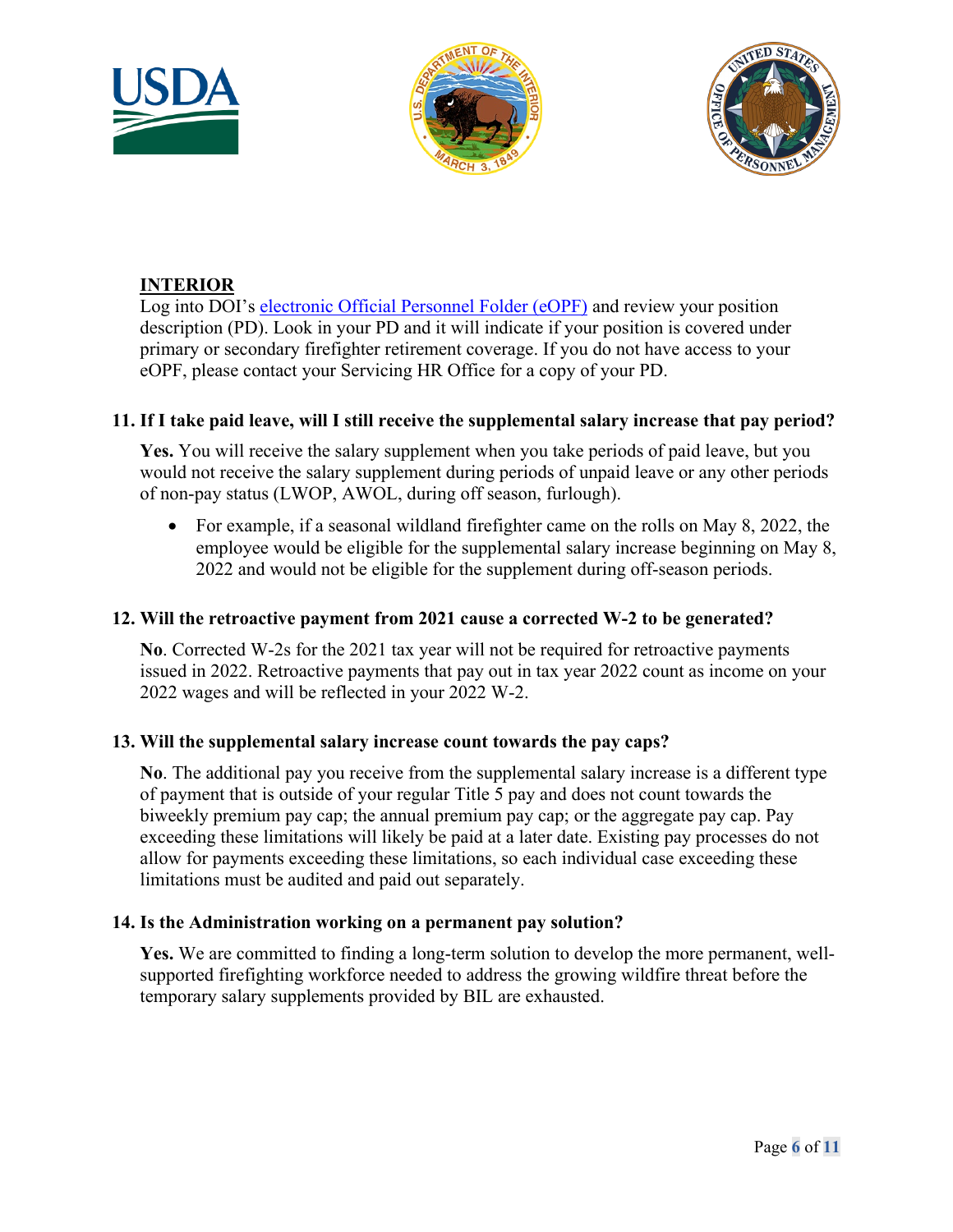





## *New Wildland Fire Management Occupational Series*

#### **15. Was a new Wildland Firefighter classification series created for us?**

 that covers positions for which the primary duties involve the prevention, control, **Yes**. The Bipartisan Infrastructure Law provided that a new occupational series be created suppression, or management of wildland fires. OPM has created GS-0456, Wildland Firefighter series.

#### **16. Who will be impacted by the issuance of this policy?**

 covered by the General Schedule Classification System under Title 5, United States Code Federal wildland firefighters and anyone interested in applying to a Federal wildland firefighter position will be impacted. Current firefighters—defined as Federal employees Chapter 51, performing wildland firefighting work—will have the opportunity to opt-in to the new Wildland Firefighter classification series. Future firefighters will be able to apply for jobs specifically designated as wildland firefighters.

#### **17. Do I need to move into the new GS-0456 Wildland Fire Management series?**

 The Bipartisan Infrastructure Law provides that current employees meeting the criteria specified for the new occupational series may elect to move into the new GS-0456 Wildland Firefighter position, or they may elect to remain in their current position – the choice is yours.

#### **18. If I elect not to move to the new GS-0456 Wildland Fire Management series, will I have another opportunity to do so later on and will the process be any different?**

Forest Service and Interior are developing detailed guidance concerning the process for selecting whether to move to the new series, including whether there will be subsequent opportunities to do so. We will provide more information as it becomes available.

## **19. Do I need to move into the new GS-0456 Wildland Fire Management series to receive the supplemental salary increase payment?**

**No.** You will receive the supplemental salary increase payment whether or not you decide to move into the new wildland firefighter series, provided you continue to meet the eligibility requirements for payment.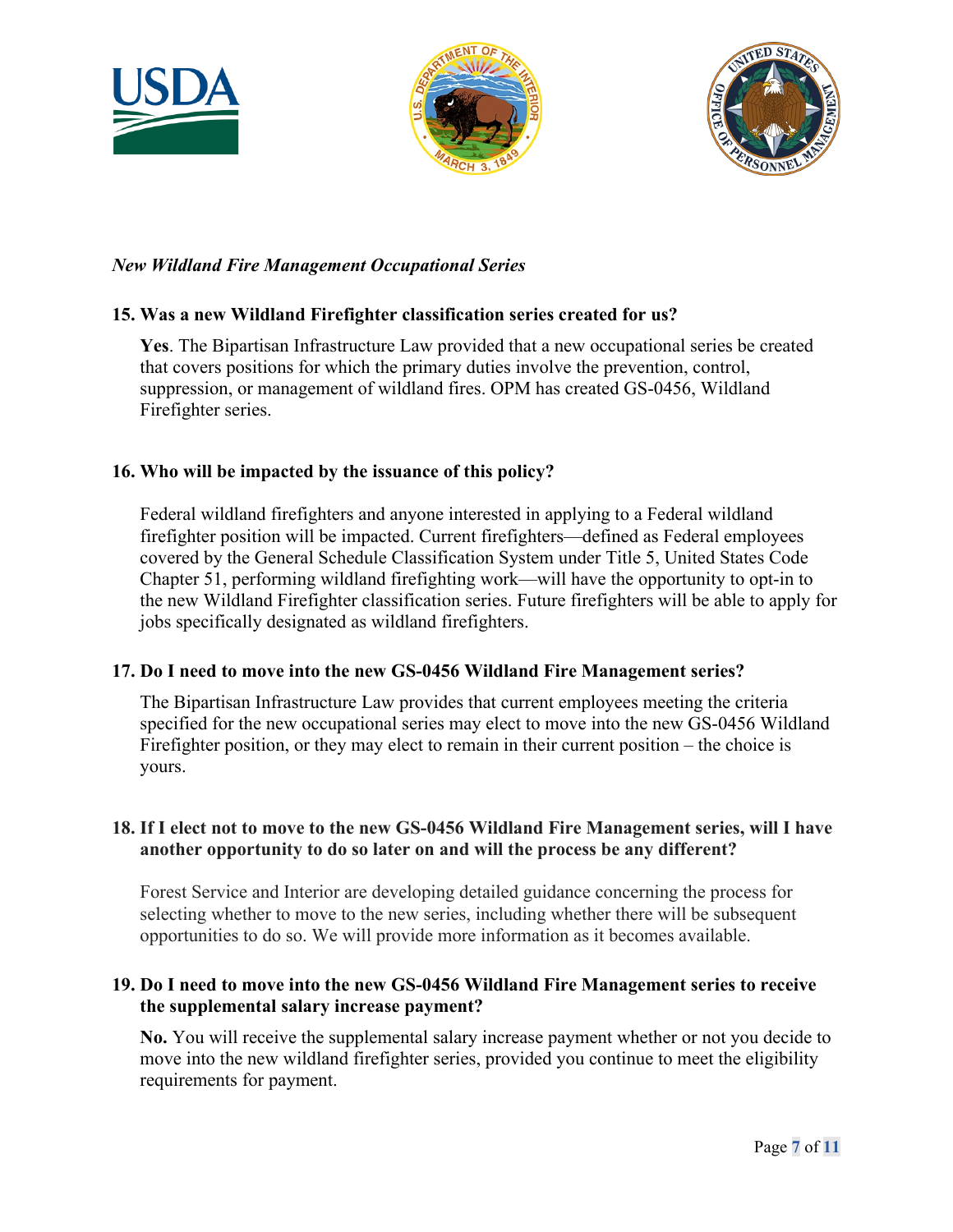





## **20. Will I still be eligible for hazard pay for firefighting if I move into the new GS-0456 Wildland Fire Management series?**

 550, appendix A to subpart I for fighting forest or range fires on the fire line, even if you move into the new GS-0456 Wildland Firefighter series. **Yes**. You are entitled to hazard pay when you meet the criteria for hazard pay under 5 CFR

#### **21. If I move to the new GS-0456 Wildland Fire Management series, will I be subject to mandatory travel?**

Moving to the new series has no impact on any travel requirements. Any travel requirements will continue to be a function of the requirements of the job.

#### **22. How will the new GS-0456 Wildland Fire Management series be an improvement for firefighters?**

 series or position descriptions and Federal jobs with a variety of roles and responsibilities The Wildland Fire Management series is a part of the long-term solution to ensure Federal wildland firefighters are supported, equitably compensated, and have a better work-life balance. For the past 50 years, there has been no specific Federal wildland firefighter job including firefighting have all been incorporated in one broad job series referred to as the Forestry Technician GS-0462 job series. Moving forward the Wildland Firefighter Series will identify and provide job titles/specialties and a clear path to career advancement that reflects the true nature of the work.

#### **23. What does this new series mean for career ladders and mobility within jobs?**

The new Wildland Fire Management series provides a solid structure for strengthening the wildland firefighter workforce. Creation of the new series will provide a clear career path for wildland firefighters with defined requirements for advancement. This will also facilitate mobility between wildland firefighter jobs.

#### **24. What does the new series mean for retirement?**

 required to make any changes to the wildland firefighter retirement benefits. The new series does not make any changes to retirement. Additional legislation would be

#### **25. Will this change the employees BUS code?**

Any changes to employee bargaining unit status are made accordance with the applicable collective bargaining agreements. However, bargaining unit status codes are not expected to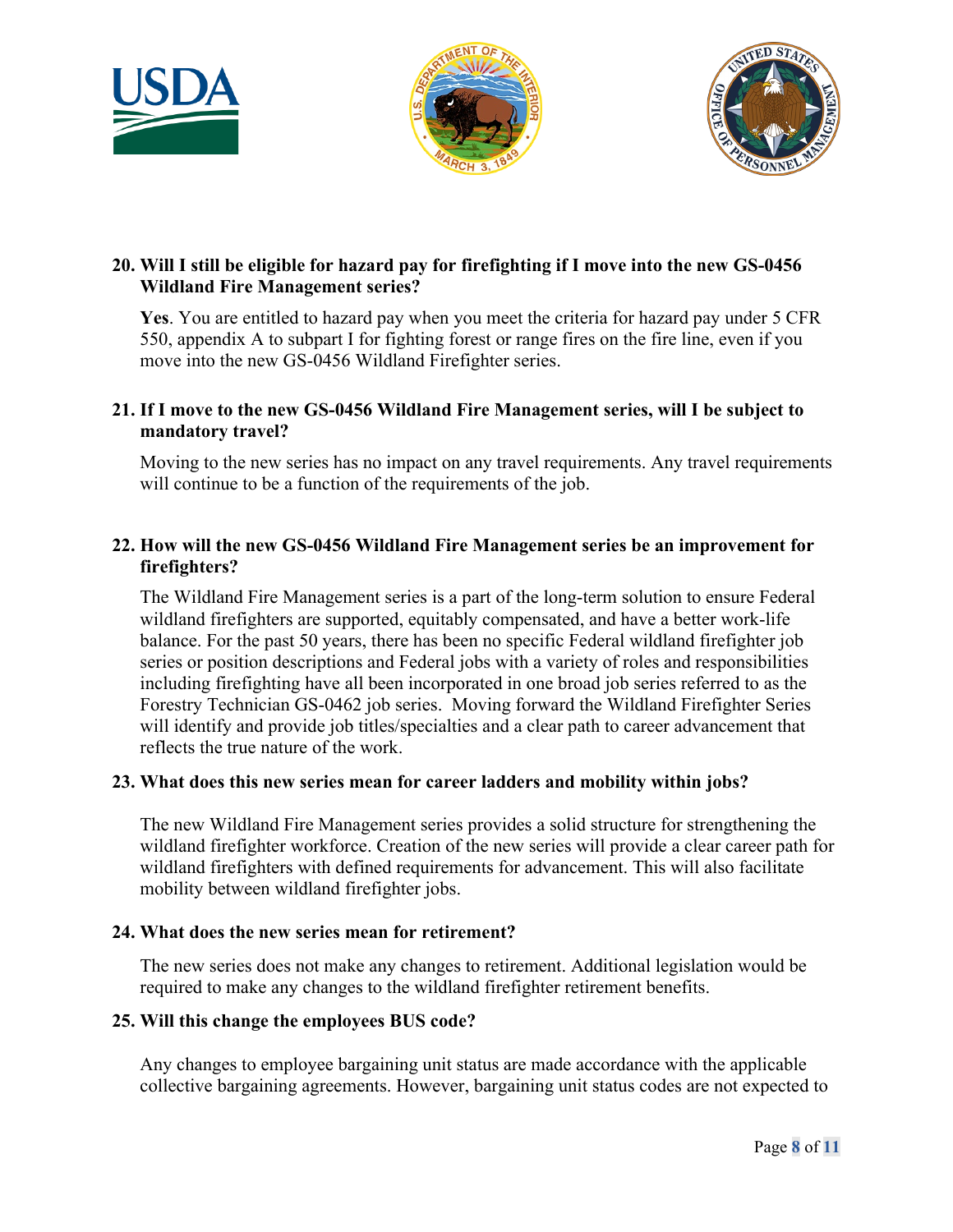





change for individuals moving into the new occupational series. Employees will remain in their same units and be represented by the same labor organizations.

#### **26. What's going to happen next?**

 series. The positions at the Forest Service and Interior all need to be reviewed, after There is a significant amount of work to implement the new occupational series, and agencies typically have up to a year to do so under OPM policy. The Forest Service, for example, has over 400 classified position descriptions that need to be reviewed and reclassified with the new classification standards prior to moving employees into the new classification is completed, to designate these new positions as Wildland Firefighters for Federal firefighter retirement coverage. Forest Service and Interior will be in a position to post vacancies with the new series once position descriptions are developed for the new series. Implementation of the new series will be negotiated with the firefighters' labor unions.

#### **27. Will the Forest Service offer any on-line resources to educate/explain content and process?**

 **Yes.** The Forest Service is developing a guide for wildland firefighters that explains the choice and steps to move into the new series or remain in the old series.

#### **28. What approach did OPM take to develop the Position Classification Standard for Wildland Fire Management Series, 0456?**

Creating a new occupational series requires extensive research, stakeholder engagement, consultation with employers from other sectors, detailed job analyses, collaboration with employing agencies, among many other activities. Typically, it takes over a year to create a new position classification standard. OPM used an expedited approach to develop the series in light of the 6-month statutory deadline imposed by Congress.

 with subject matter experts and Union Officials representing wildland firefighters at various information. Under this expedited schedule, OPM coordinated regularly with the Forest Service and Interior. OPM's Classification and Assessment Policy Office also held multiple focus groups Federal agencies, conducted an extensive literature review of pertinent documents, collected agency comments and data, and analyzed a comprehensive array of occupational

 expeditious path to best satisfy the needs for a new position classification standard. Based on this analysis, OPM concluded that refreshing and updating the Position Classification Standard for Wildland Fire Management Series, 0456 was valid and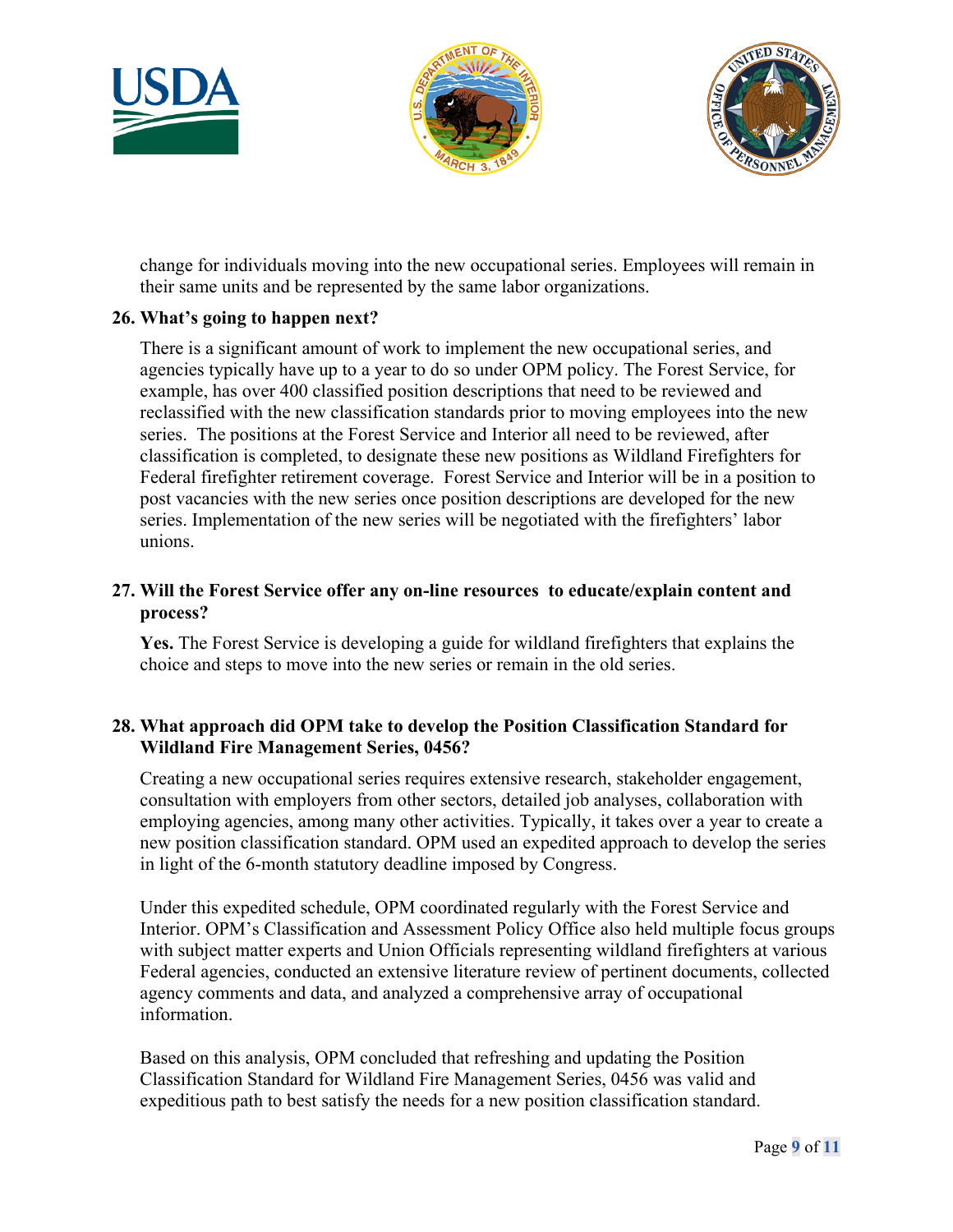





#### **29. Why did OPM refresh the GS-0456 Wildland Fire Management series rather than create a new occupational series for wildland firefighters?**

 work. Because the 0456 series deals specifically with wildland firefighting, classification A version of the 0456 series had been used many years ago for wildland firefighters. At the time, the fire season was shorter and the work more seasonal in nature. As a result, an occupational series geared toward a full-time, permanent wildland firefighter job was less relevant and useful. Accordingly, the Forest Service and Interior used other occupational series—such as forestry technician. But with the changing nature of the fire season and the need to employ wildland firefighters year-round, updating the 0456 series was appropriate. In the classification policy development process, preexisting policy is always considered. It must be proven through the study that the preexisting policy is insufficient for covering the policy supported its use, though with appropriate modifications to reflect the changing nature of the fire season and the work. The fact that OPM has refreshed a previously used series did not change its approach to creating the occupational series—OPM used the same process and conducted the same analysis.

# **30. What updates did OPM make to the new GS-0456 Wildland Fire Management series?**

 Position Classification Standard, 0456 comments related to the content of the standard. OPM provided substantial updates to the Wildland Fire Management Position Classification Standard including the series definition, titling, knowledge required to perform wildland fire fighting work, occupational information, illustrations of work performed by wildland fire fighters, and comments section. OPM included in Part 3 of the Wildland Fire Management

#### **31. Will the new GS-0456 Wildland Fire Management series help agencies recruit and retain new wildland firefighters?**

 easily identify applicants for specific wildland firefighting jobs instead of trying to identify and other functions that are separate from wildland firefighter functions. Both prospective and advancement, and they will be able to clearly identify the steps necessary to achieve that Yes. We expect the classification to help agencies recruit because they will now be able to which of the individuals who applied for Forestry Technician positions are interested in firefighting work. The Forestry Technician position includes both firefighting responsibilities applicants and current firefighters will see that they have opportunities for career progression progression. The new series, together with the associated interim temporary pay increases and focused efforts on long-term solutions, is aimed at lowering attrition rates and significantly improving retention of Federal wildland firefighters.